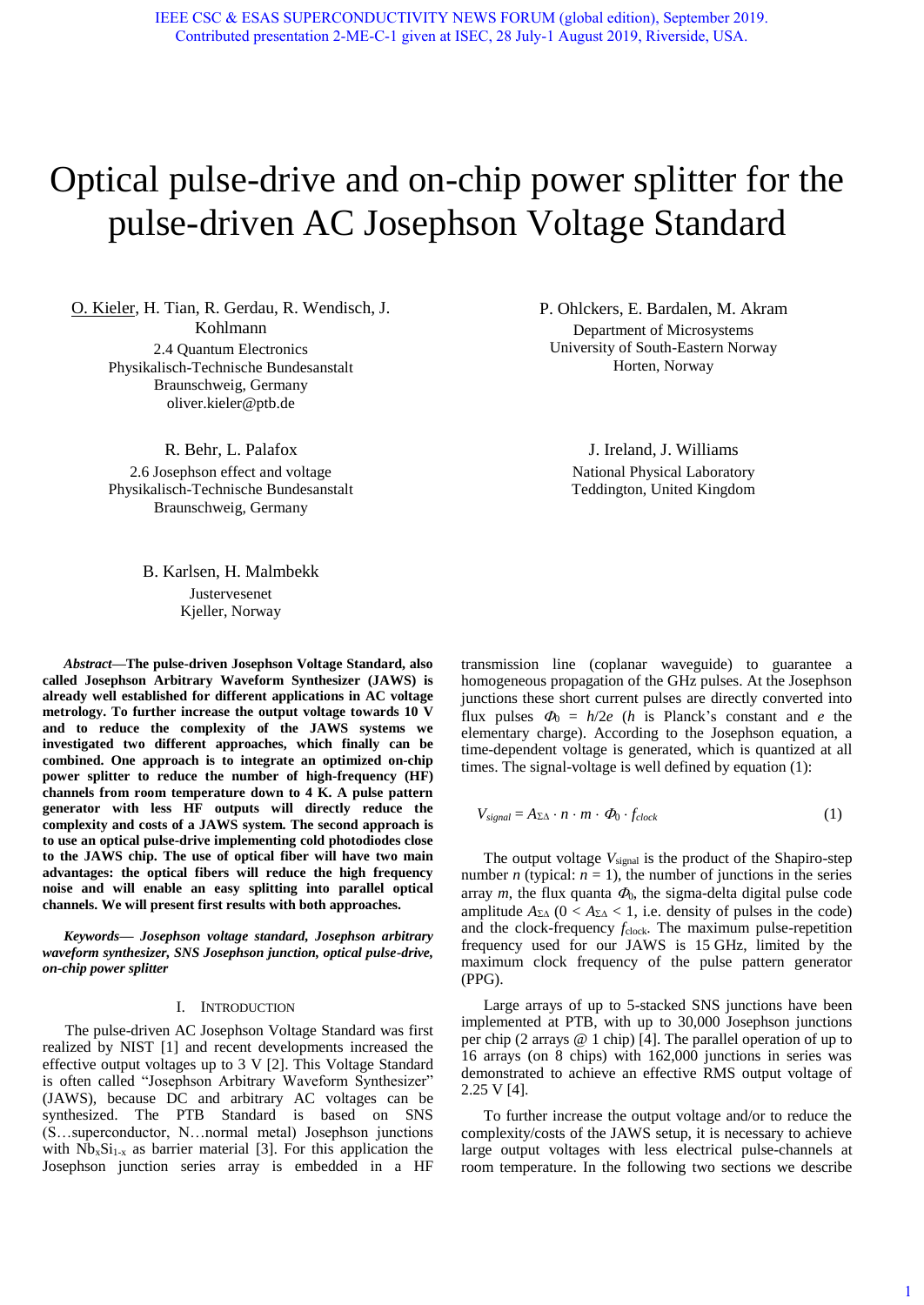

Fig. 1. a) Schematics of the optical pulse-drive setup. b) Photographs of the photodiodes and assembly on carrier chip with optical fiber.

the first results with an optical pulse-drive and two different versions of an on-chip power splitter.

## II. OPTICAL PULSE DRIVE

One approach for improving the JAWS setup is the use of an optical pulse-drive as suggested in [\[5\]](#page-2-4) and further investigated in [\[6\].](#page-2-5) The use of an optical drive with high-speed photodiodes (PDs) operated at 4 K close to the JAWS chip could improve the JAWS in several ways. By using small bare photodiodes, the integration density of photodiodes at a carrier chip (or in a final development stage directly on the JAWS chip) can be fairly high to realize a cost-efficient parallel operation. Additionally, the use of optical fibers, instead of high-frequency coaxial cables, will reduce the thermal load, which is an important aspect for operating JAWS systems in closed-cycle cryocoolers. Furthermore, these fibers are removing the coupling noise introduced by the PPG and are also reducing the crosstalk inside of the cryoprobe. This might improve the overall JAWS performance at signal frequencies well above 1 MHz. By establishing a setup, where the PDs are in close vicinity to the JAWS array, the distortion and attenuation of the pulses will be reduced. Thus, the operation margins will be increased.

We developed an optical pulse-drive for the JAWS using high-speed photodiodes operated at 4 K, close to the JAWS chip. Optical fibers transmit the optical pulses to the lensed photodiodes, which are mounted by flip-chip technique to a custom-made silicon-carrier chip [\[7\].](#page-2-6) Fig. 1a) shows the schematics of the experimental setup. The pulse pattern is provided by the PPG. The amplified pulses are electrically transferred to a Mach-Zehnder Modulator (MZM). The MZM is coupled to a 1310 nm Fabry-Perot Laser. The optical pulses are transferred to the PD at  $4 K$  by optical fibers. Fig. 1b) shows the PD (Albis PD20X1), which is suitable for high data rates up to 28 Gbit/s (left picture). The PD has an integrated backside lens and is mounted by flip-chip technology to a custom-made silicon-based carrier chip (center picture). This carrier chip uses superconducting HF-lines to guide the electrical pulses to the JAWS chip. DC-blocks and PD bias pads are implemented too. To mount the optical fibers glass tubes are glued to the carrier chip centered to the PD (right picture). The ferrule-ended fiber with a diameter of 1.8 mm can easily plugged into this tube. The flip-chip technology and



Fig. 2. a) Frequency spectrum of a sinusoidal waveform with a signal frequency of 60 Hz. b) Frequency spectrum of a sinusoidal waveform with a signal frequency of 10 kHz. For both signals the optical pulse-drive was used for a JAWS array with 100 junctions  $(f_{clock} = 15 \text{ GHz}, A_{\Sigma\Delta} = 0.2)$ .

performance of the PDs at 4 K are investigated in detail in [\[7\]](#page-2-6) and [\[8\],](#page-2-7) respectively.

Unipolar sinusoidal waveforms were synthesized with a JAWS array of 3000 junctions and an output voltage of 6.6 mV RMS at a clock frequency of 15 GHz [\[9\].](#page-2-8) Using an array with 100 junctions only, sinusoidal waveforms were demonstrated in a frequency range from 60 Hz to 10 kHz, which is shown in Fig. 2. The PD were operated at the full speed of 15 GHz clock-rate.

### III. ON-CHIP POWER SPLITTER

Another approach to reduce the number of electrical pulsechannels at room temperature was realized by implementing on-chip power splitter as part of the JAWS chip [\[10\],](#page-2-9) [\[11\].](#page-2-10) At PTB we investigated and realized two different types of splitters: a traditional one-stage Wilkinson power divider and a two-stage CPW-CPS splitter (CPW: coplanar waveguide, CPS: coplanar stripline) to split one pulse channel into two respectively four parallel JAWS arrays [\[12\].](#page-2-11) The power dividers were optimized using CST microwave studio simulations. For the Wilkinson splitter we realized an insertion loss of about 3 dB and a return loss of  $> 10$  dB up to 25 GHz. For the CPW-CPS splitter an insertion loss of about 6 dB and a



Fig. 3. Frequency spectrum of a sinusoidal waveform with a signal frequency of 1250 Hz and a signal amplitude of 35.1 mV RMS. A Wilkinson splitter was used to drive two JAWS arrays with 1,500 junctions each ( $f_{\text{clock}} = 10 \text{ GHz}, A_{\Sigma\Delta}$  $= 0.8$ ).